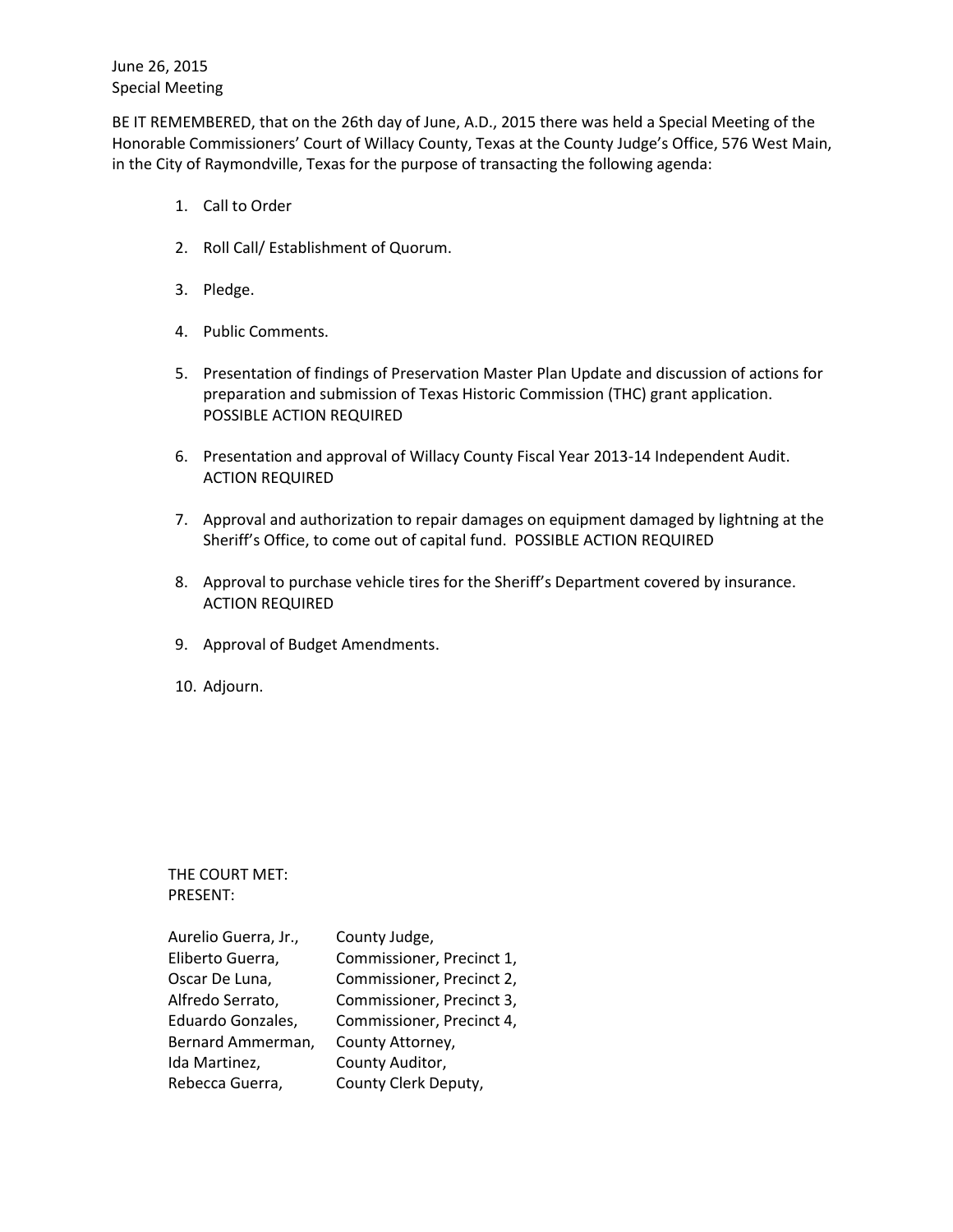WHEREUPON, the Court was opened to the following proceedings were had to wit:

PERSONS VISITING THE COURT: Hai Phuong

- 1. Call to Order Chairman Aurelio Guerra, Jr.
- 2. Roll Call/Establishment of Quorum All Present
- 3. Pledge Commissioner Serrato
- 4. Public Comment(s) Hai Thi Phuong on reference to no police presence at Port Mansfield, Texas.

Agenda # 5 PRESENTATION OF FINDINGS OF PRESERVATION MASTER PLAN UPDATE AND DISCUSSION OF ACTIONS FOR PREPARATION AND SUBMISSION OF TEXAS HISTORIC COMMISSION (THC) GRANT APPLICATION

Presentation by Laurie Limbacher with Broaddus Planning on reference to the findings of Preservation Master Plan update and discussion of actions for preparation and submission of Texas Historic Commission (THC) grant application.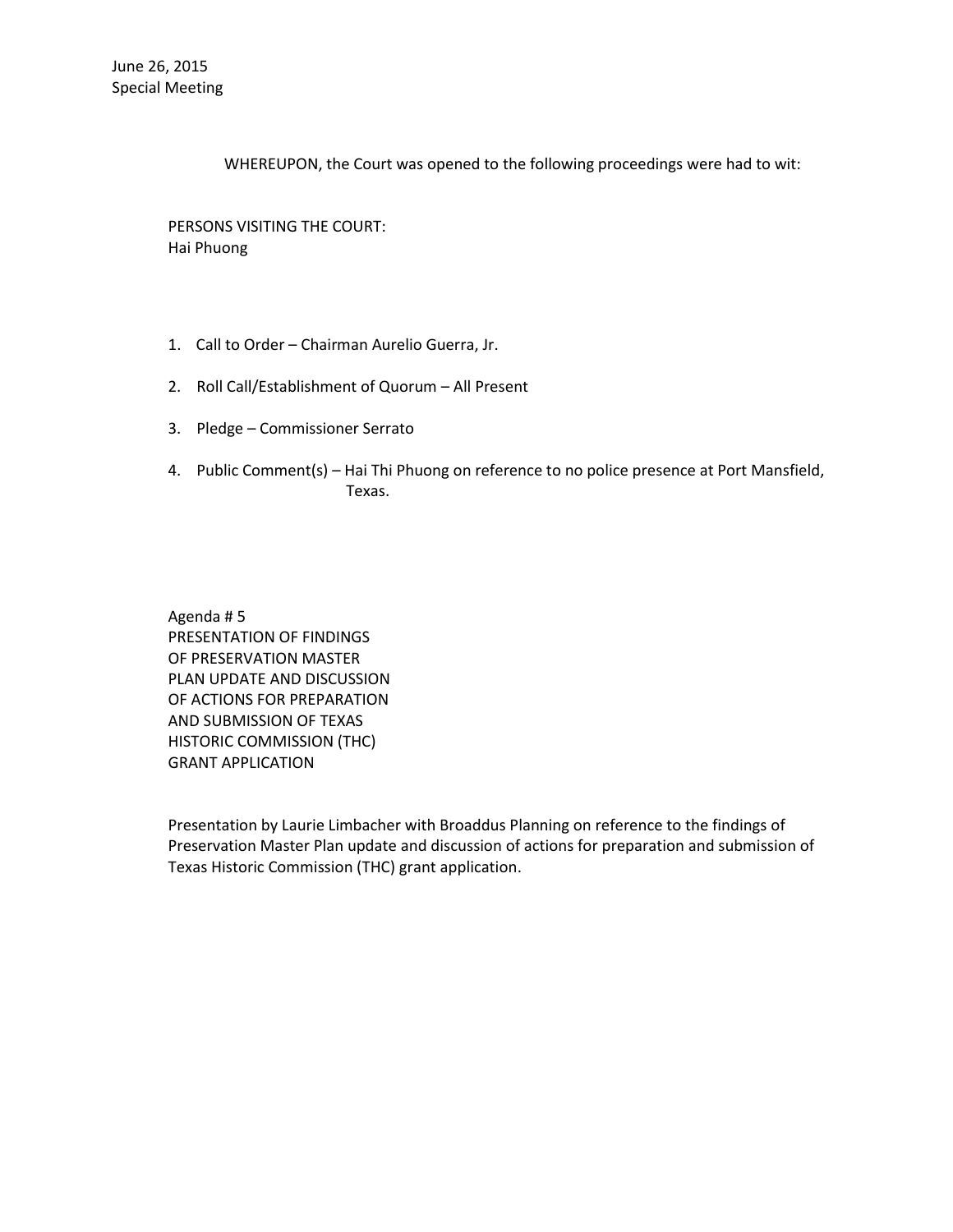## **Commissioner Eduardo Gonzales left at 11:33 A.M.**

Agenda # 6 PRESENTATION AND APPROVAL OF WILLACY COUNTY FISCAL YEAR 2013-14 INDEPENDENT AUDIT

Motion was made by the Chairman, seconded by Commissioner Guerra for approval of the Willacy County Independent Audit ending on September 30, 2014. Contingent upon receiving the letters from Dan Rios. Motion was put before the Court by the Chairman. Commissioners Guerra, De Luna and Serrato voting AYE. NAYS NONE. Motion was declared carried.

Agenda # 7 IN REGARDS TO APPROVAL AND AUTHORIZATION TO REPAIR DAMAGES ON EQUIPMENT DAMAGED BY LIGHTNING AT THE SHERIFF'S OFFICE, TO COME OUT OF CAPITAL FUND

Motion was made by the Chairman, seconded by Commissioner De Luna for authorization to pay repair damages for the antenna paid out from the Capital Fund but as Accounts Receivable. Motion was put before the Court by the Chairman. Commissioners Guerra, De Luna and Serrato voting AYE. NAYS NONE. Motion was declared carried.

Agenda # 8 IN REGARDS TO APPROVAL TO PURCHASE VEHICLE TIRES FOR THE SHERIFF'S DEPARTMENT COVERED BY INSURANCE

As per the Chairman, no action to be taken on this item.